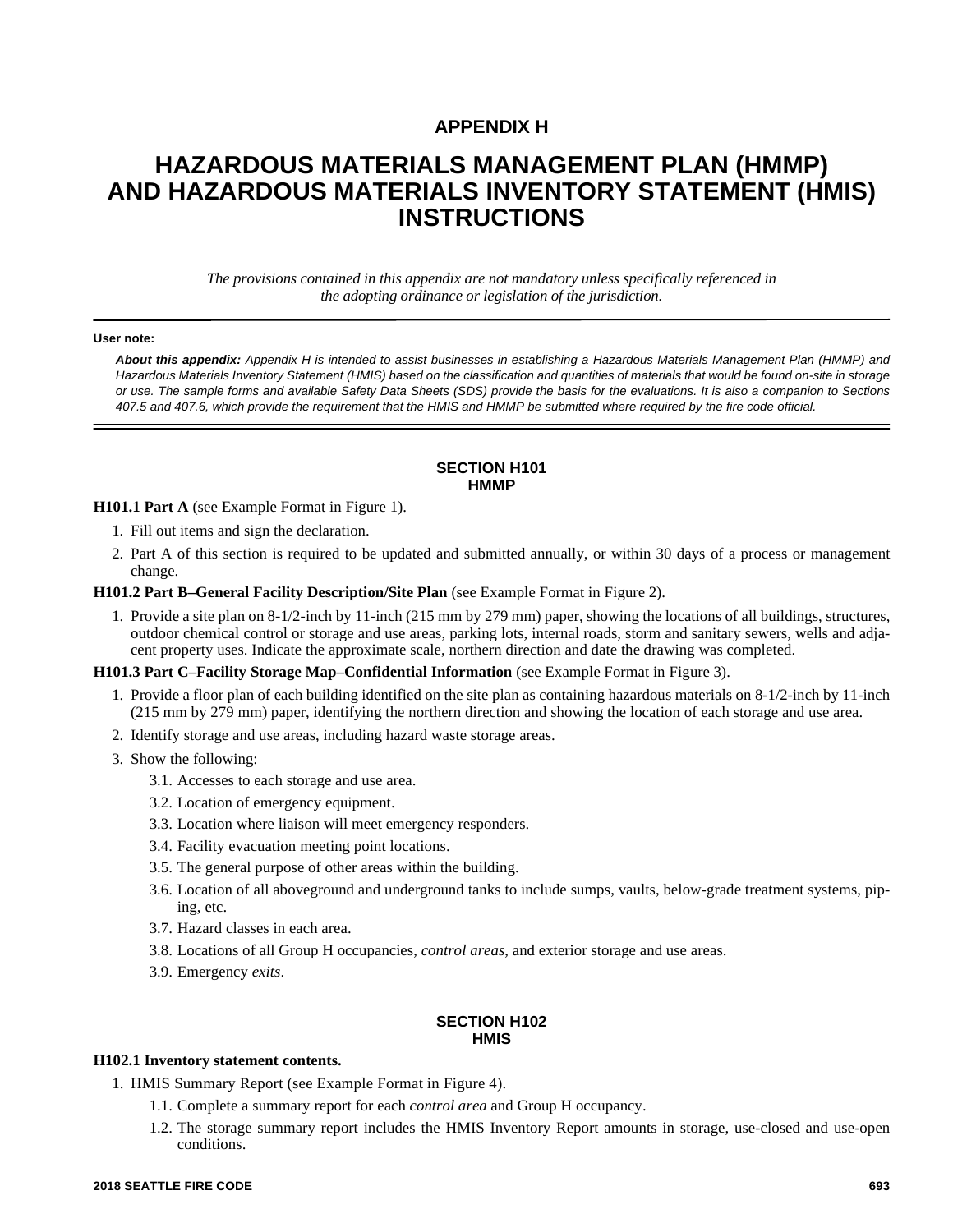- 1.3. Provide separate summary reports for storage, use-closed and use-open conditions.
- 1.4. IBC/IFC Hazard Class.
- 1.5. Inventory Amount [Solid (lb), Liquid (gal), Gas (cu ft, gal or lbs)].
- 1.6. IBC/IFC *Maximum Allowable Quantity per control area* (MAQ). (If applicable, double MAQ for sprinkler protection and/or storage in cabinets. For wholesale and retail sales occupancies, go to Tables 5003.11.1 and 5704.3.4.1 of the *International Fire Code* for MAQs.)
- 2. HMIS Inventory Report (see Example Format in Figure 5).
	- 2.1. Complete an inventory report by listing products by location.
	- 2.2. Product Name.
	- 2.3. Components. (For mixtures specify percentages of major components if available.)
	- 2.4. Chemical Abstract Service (CAS) Number. (For mixtures list CAS Numbers of major components if available.)
	- 2.5. Location. (Identify the *control area* or, if it is a Group H occupancy, provide the classification, such as H-2 or H-3.)
	- 2.6. Container with a capacity of greater than 55 gallons (208 L). (If product container, vessel or tank could exceed 55 gallons, indicate yes in column.)
	- 2.7. Hazard Classification. (List applicable classifications for each product.)
	- 2.8. Stored. (Amount of product in storage conditions.)
	- 2.9. Closed. (Amount of product in use-closed systems.)
	- 2.10. Open. (Amount of product in use-open systems.)

Facilities that have prepared, filed and submitted a Tier II Inventory Report required by the U.S. Environmental Protection Agency (USEPA) or required by a state that has secured USEPA approval for a similar form shall be deemed to have complied with this section.

## **SECTION H103 EMERGENCY PLAN**

- 1. Emergency Notification. (See Example Format in Figure 6.)
- 2. Where OSHA or state regulations require a facility to have either an Emergency Action Plan (EAP) or an Emergency Response Plan (ERP), the EAP or ERP shall be included as part of the HMMP.

### **SECTION H104 REFERENCED STANDARD**

ICC IBC—18 International Building Code H102.1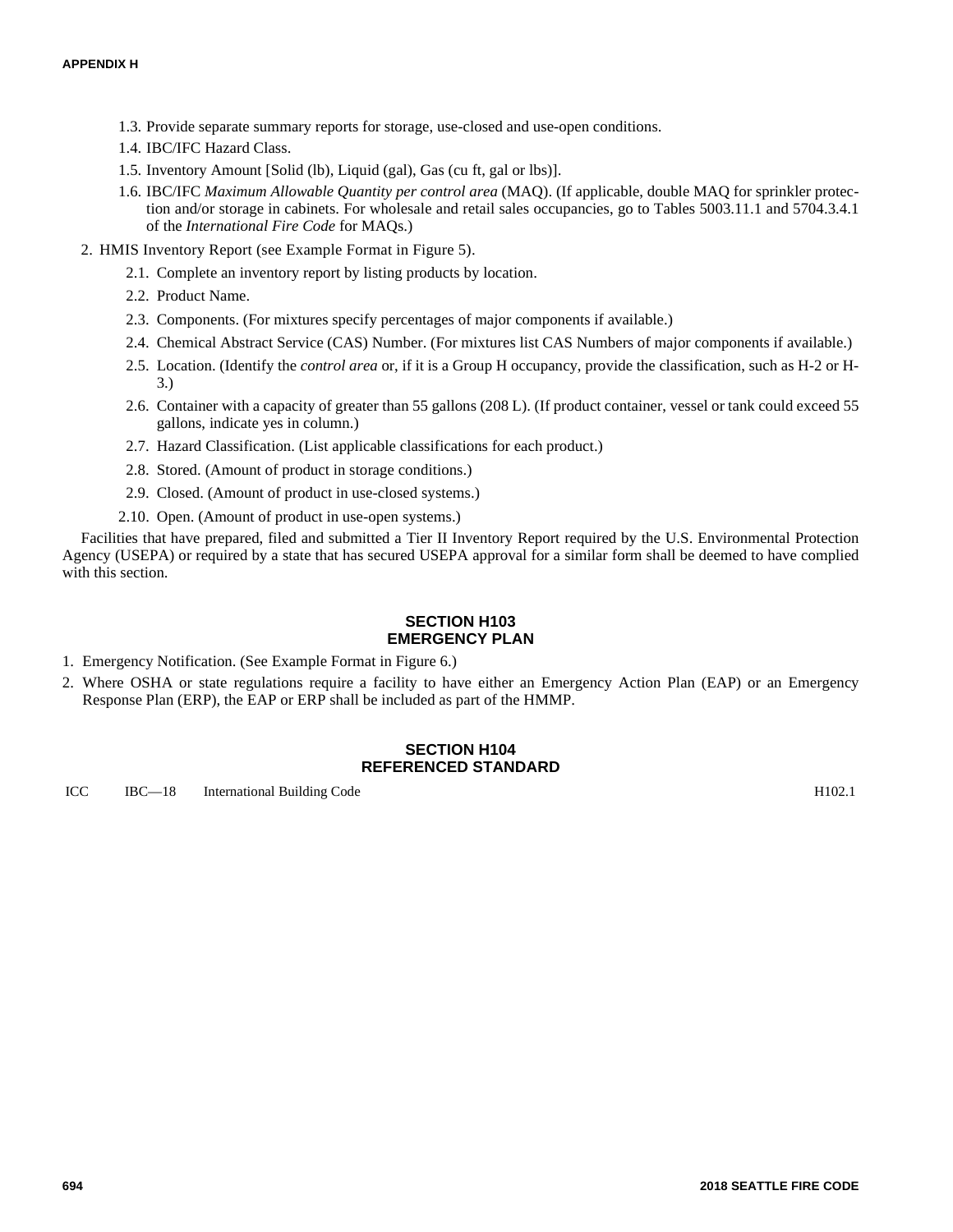|                                                                       |        | <b>SECTION I: FACILITY DESCRIPTION</b> |                           |        |  |  |  |  |  |  |
|-----------------------------------------------------------------------|--------|----------------------------------------|---------------------------|--------|--|--|--|--|--|--|
|                                                                       |        |                                        |                           |        |  |  |  |  |  |  |
| 2. Person Responsible for the Business<br>Name:                       |        | Title:                                 |                           | Phone: |  |  |  |  |  |  |
| 3. Emergency Contacts:                                                |        |                                        |                           |        |  |  |  |  |  |  |
| Name:                                                                 | Title: |                                        | Home Number: Work Number: |        |  |  |  |  |  |  |
|                                                                       |        |                                        |                           |        |  |  |  |  |  |  |
|                                                                       |        |                                        |                           |        |  |  |  |  |  |  |
| 4. Person Responsible for the Application/Principal Contact:<br>Name: |        | Title:                                 | Phone:                    |        |  |  |  |  |  |  |
| 5. Principal Business Activity:                                       |        |                                        |                           |        |  |  |  |  |  |  |
|                                                                       |        |                                        |                           |        |  |  |  |  |  |  |
| 6. Number of Employees: ________                                      |        |                                        |                           |        |  |  |  |  |  |  |
| 7. Number of Shifts:<br>a. Number of Employees per Shift:             |        |                                        |                           |        |  |  |  |  |  |  |
|                                                                       |        |                                        |                           |        |  |  |  |  |  |  |
|                                                                       |        |                                        |                           |        |  |  |  |  |  |  |

# FIGURE 1<br>HAZARDOUS MATERIALS MANAGEMENT PLAN

8. Hours of Operation: \_\_\_\_\_\_\_\_\_\_\_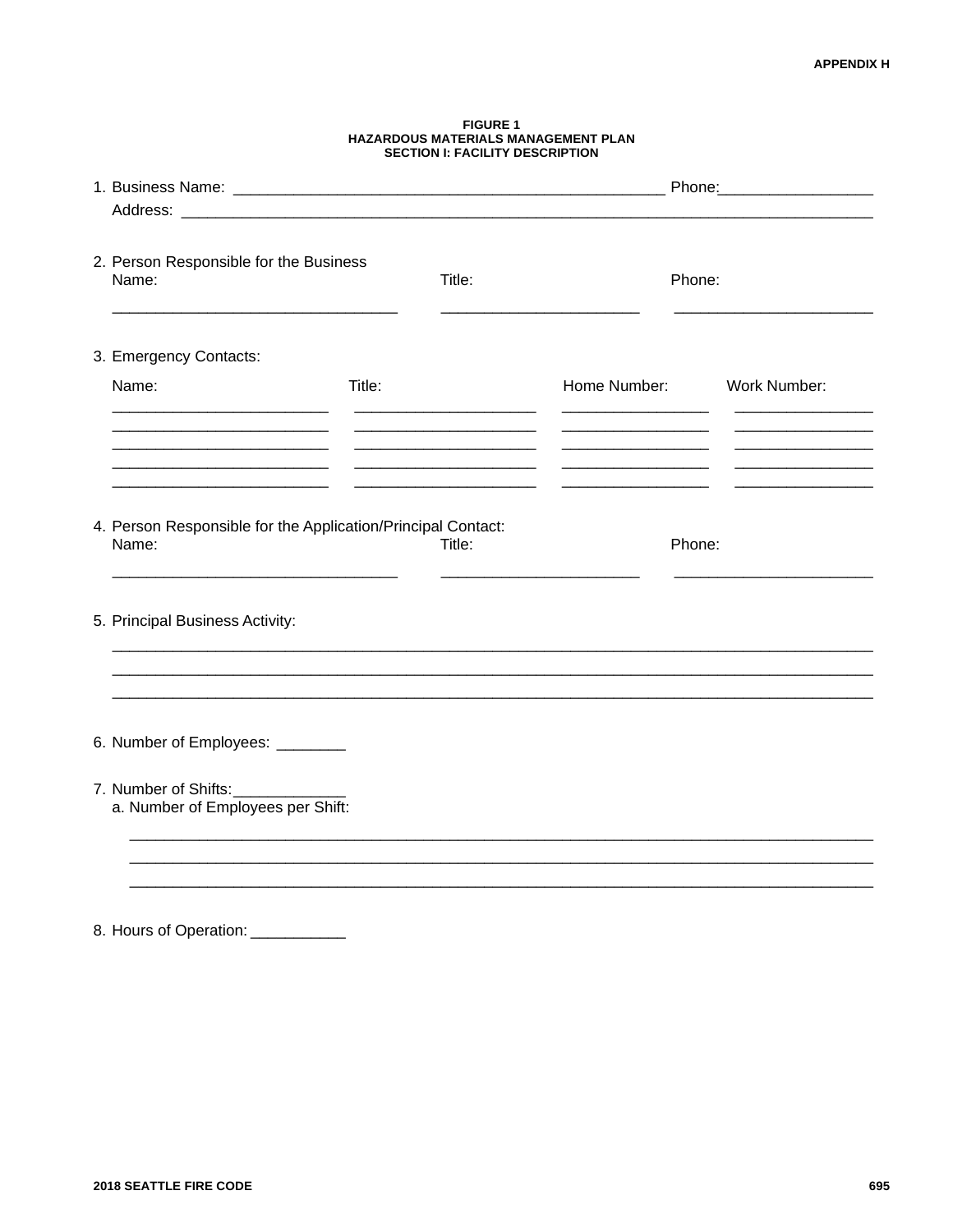**FIGURE 2** HAZARDOUS MATERIALS MANAGEMENT PLAN SECTION I: FACILITY DESCRIPTION

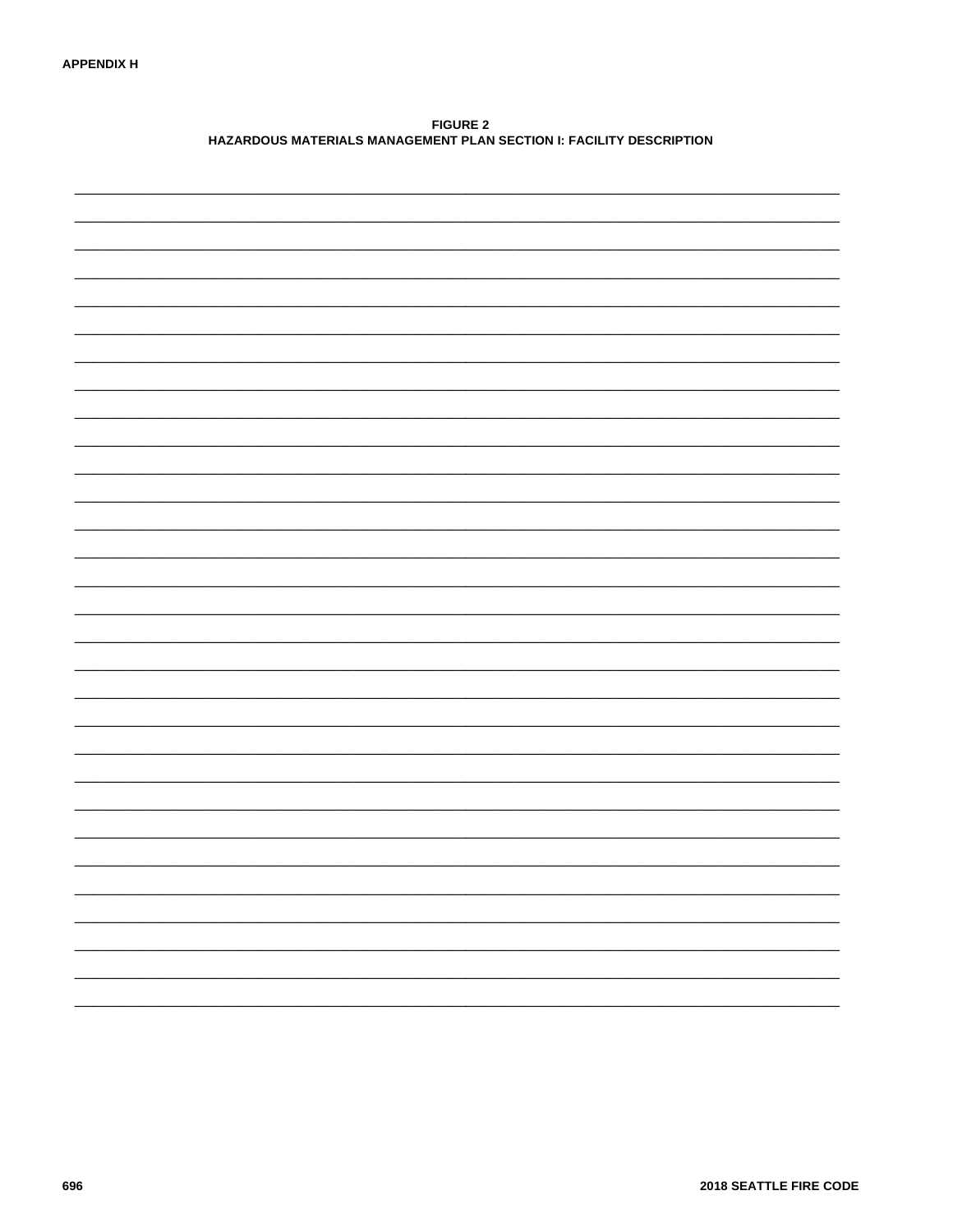| <b>Address</b>       |  |  |  |  |  |  |  |  |  |  |  |             | Page of |  |  |
|----------------------|--|--|--|--|--|--|--|--|--|--|--|-------------|---------|--|--|
| <b>Business Name</b> |  |  |  |  |  |  |  |  |  |  |  | <b>Date</b> |         |  |  |
|                      |  |  |  |  |  |  |  |  |  |  |  |             |         |  |  |
|                      |  |  |  |  |  |  |  |  |  |  |  |             |         |  |  |
|                      |  |  |  |  |  |  |  |  |  |  |  |             |         |  |  |
|                      |  |  |  |  |  |  |  |  |  |  |  |             |         |  |  |
|                      |  |  |  |  |  |  |  |  |  |  |  |             |         |  |  |
|                      |  |  |  |  |  |  |  |  |  |  |  |             |         |  |  |
|                      |  |  |  |  |  |  |  |  |  |  |  |             |         |  |  |
|                      |  |  |  |  |  |  |  |  |  |  |  |             |         |  |  |
|                      |  |  |  |  |  |  |  |  |  |  |  |             |         |  |  |
|                      |  |  |  |  |  |  |  |  |  |  |  |             |         |  |  |
|                      |  |  |  |  |  |  |  |  |  |  |  |             |         |  |  |
|                      |  |  |  |  |  |  |  |  |  |  |  |             |         |  |  |
|                      |  |  |  |  |  |  |  |  |  |  |  |             |         |  |  |
|                      |  |  |  |  |  |  |  |  |  |  |  |             |         |  |  |
|                      |  |  |  |  |  |  |  |  |  |  |  |             |         |  |  |
|                      |  |  |  |  |  |  |  |  |  |  |  |             |         |  |  |
|                      |  |  |  |  |  |  |  |  |  |  |  |             |         |  |  |
|                      |  |  |  |  |  |  |  |  |  |  |  |             |         |  |  |
|                      |  |  |  |  |  |  |  |  |  |  |  |             |         |  |  |
|                      |  |  |  |  |  |  |  |  |  |  |  |             |         |  |  |
|                      |  |  |  |  |  |  |  |  |  |  |  |             |         |  |  |
|                      |  |  |  |  |  |  |  |  |  |  |  |             |         |  |  |
|                      |  |  |  |  |  |  |  |  |  |  |  |             |         |  |  |
|                      |  |  |  |  |  |  |  |  |  |  |  |             |         |  |  |
|                      |  |  |  |  |  |  |  |  |  |  |  |             |         |  |  |
|                      |  |  |  |  |  |  |  |  |  |  |  |             |         |  |  |
|                      |  |  |  |  |  |  |  |  |  |  |  |             |         |  |  |
|                      |  |  |  |  |  |  |  |  |  |  |  |             |         |  |  |
|                      |  |  |  |  |  |  |  |  |  |  |  |             |         |  |  |
|                      |  |  |  |  |  |  |  |  |  |  |  |             |         |  |  |

**FIGURE 3 HAZARDOUS MATERIALS MANAGEMENT PLAN SECTION I: FACILITY DESCRIPTION PART C—FACILITY MAP**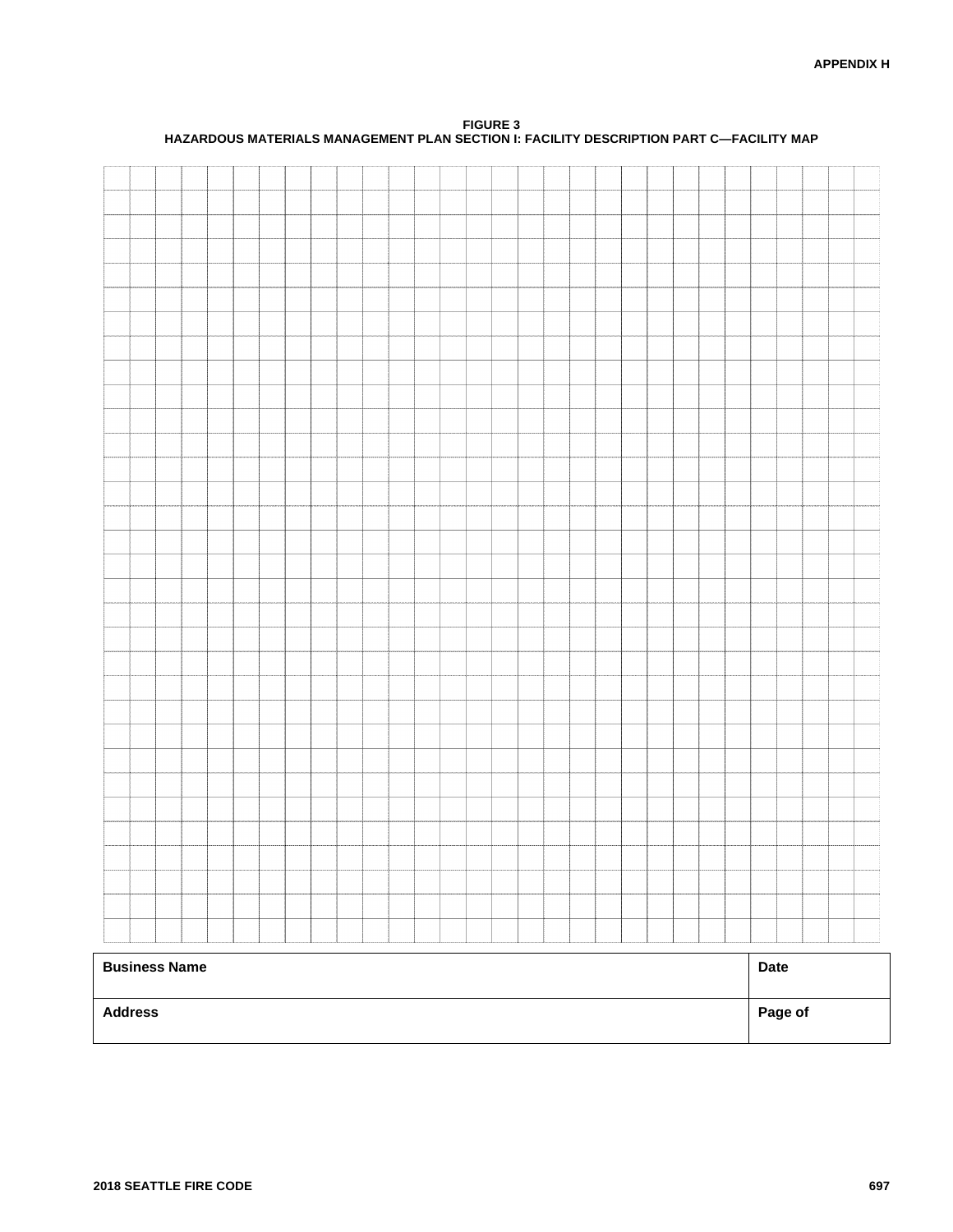| <b>IBC/IFC HAZARD CLASS</b> | <b>HAZARD CLASS</b>         |            | <b>INVENTORY AMOUNT</b> |                      | <b>IBC/IFC MAXIMUM ALLOWABLE QUANTITYd</b> |              |                      |  |  |  |  |
|-----------------------------|-----------------------------|------------|-------------------------|----------------------|--------------------------------------------|--------------|----------------------|--|--|--|--|
|                             | (Abbrev)                    | Solid (lb) | Liquid (gal)            | Gas (cu ft, gal, lb) | Solid (lb)                                 | Liquid (gal) | Gas (cu ft, gal, lb) |  |  |  |  |
| Combustible Liquid          | C2                          |            | 5                       |                      |                                            | 120          |                      |  |  |  |  |
|                             | C <sub>3</sub> A            |            |                         |                      |                                            | 330          |                      |  |  |  |  |
|                             | C3B                         |            | 6                       |                      |                                            | 13,200       |                      |  |  |  |  |
|                             |                             |            |                         |                      |                                            |              |                      |  |  |  |  |
| Combustible Fiber           | Loose/Baled                 |            |                         |                      |                                            |              |                      |  |  |  |  |
| Cryogenics, Flammable       | Cryo-Flam                   |            |                         |                      |                                            | 45           |                      |  |  |  |  |
| Cryogenic, Oxidizing        | Cryo-OX                     |            |                         |                      |                                            | 45           |                      |  |  |  |  |
| Flammable Gas               | $\mathop{\rm FLG}\nolimits$ |            |                         |                      |                                            |              |                      |  |  |  |  |
| (Gaseous)                   |                             |            |                         | 150                  |                                            |              | 1,000                |  |  |  |  |
| (Liquefied)                 |                             |            |                         |                      |                                            | 30           |                      |  |  |  |  |
|                             |                             |            |                         |                      |                                            |              |                      |  |  |  |  |
| Flammable Liquid            | F1A                         |            |                         |                      |                                            | 30           |                      |  |  |  |  |
|                             | F1B & F1C                   |            | 5                       |                      |                                            | 120          |                      |  |  |  |  |
| Combination (1A, 1B, 1C)    |                             |            | 5                       |                      |                                            | 120          |                      |  |  |  |  |
|                             |                             |            |                         |                      |                                            |              |                      |  |  |  |  |
| Flammable Solid             | <b>FLS</b>                  |            |                         |                      | 125                                        |              |                      |  |  |  |  |
|                             |                             |            |                         |                      |                                            |              |                      |  |  |  |  |
| Organic Peroxide            | <b>OPU</b>                  |            |                         |                      | $\boldsymbol{0}$                           |              |                      |  |  |  |  |
|                             | OP1                         |            |                         |                      | 5                                          |              |                      |  |  |  |  |
|                             | OP <sub>2</sub>             |            |                         |                      | 50                                         |              |                      |  |  |  |  |
|                             | OP3                         |            |                         |                      | 125                                        |              |                      |  |  |  |  |
|                             | OP4                         |            |                         |                      | NL                                         |              |                      |  |  |  |  |
|                             | OP <sub>5</sub>             |            |                         |                      | $\rm NL$                                   |              |                      |  |  |  |  |
|                             |                             |            |                         |                      |                                            |              |                      |  |  |  |  |
| Oxidizer                    | OX4                         |            |                         |                      | $\boldsymbol{0}$                           |              |                      |  |  |  |  |
|                             | OX3                         |            |                         |                      | $10\,$                                     |              |                      |  |  |  |  |
|                             | $\overline{OX2}$            |            |                         |                      | 250                                        |              |                      |  |  |  |  |
|                             | OX1                         |            |                         |                      | 4,000                                      |              |                      |  |  |  |  |

**FIGURE 4 SECTION II—HAZARDOUS MATERIALS INVENTORY STATEMENT (HMIS) SUMMARY REPORT<sup>a</sup> (Storage<sup>b</sup> Conditions)<sup>c</sup>**

a. Complete a summary report for each control area and Group H occupancy.

b. Storage = storage + use-closed + use-open systems.

c. Separate reports are required for use-closed and use-open systems.

d. Include increases for sprinklers or storage in cabinets, if applicable.

**(This is an example; add additional hazard classes as needed.)**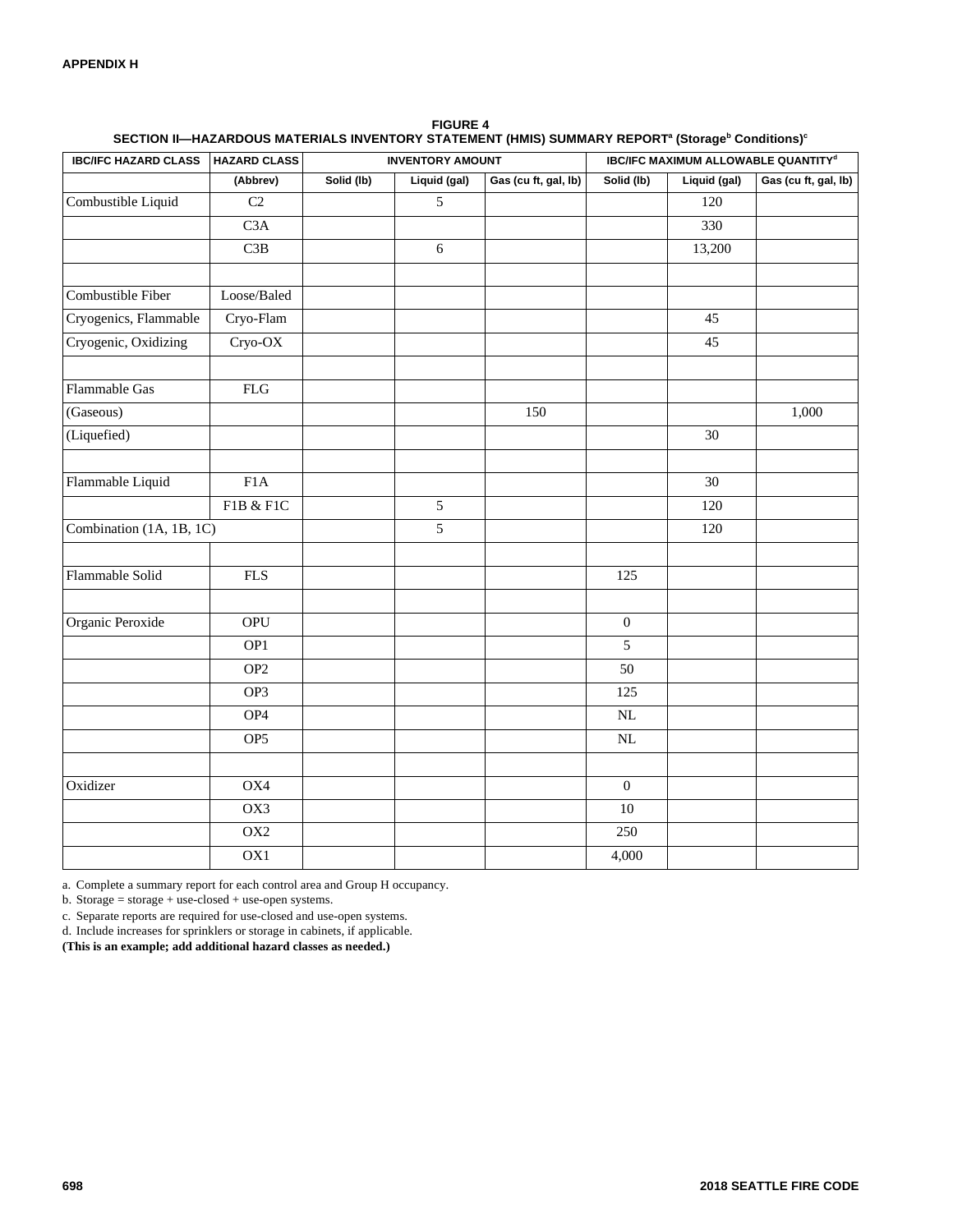#### **FIGURE 5 SECTION II — HAZARDOUS MATERIALS INVENTORY STATEMENT (HMIS) INVENTORY REPORT** *(Sort Products Alphabetically by Location of Product and then Alphabetically by Product Name)*

| <b>Product Name</b><br>(Components) <sup>c</sup>                                                                                                   | <b>CAS Number Location</b> <sup>ª</sup>                                            |                   | Container<br>$> 55$ gal <sup>b</sup> | Haz<br>Class<br>1 | Haz<br><b>Class</b><br>$\mathbf{2}$ | Haz<br><b>Class</b><br>3 | <b>Stored</b><br>(lbs) | <b>Stored</b><br>(gal) | <b>Stored</b><br>$(gas)^d$ | Closed<br>(lbs) | Closed<br>(gal) | <b>Closed</b><br>gas <sup>d</sup> | Open<br>(lbs) | Open<br>(gal) |
|----------------------------------------------------------------------------------------------------------------------------------------------------|------------------------------------------------------------------------------------|-------------------|--------------------------------------|-------------------|-------------------------------------|--------------------------|------------------------|------------------------|----------------------------|-----------------|-----------------|-----------------------------------|---------------|---------------|
| <b>ACETYLENE</b><br>(Acetylene gas)                                                                                                                | $74 - 86 - 2$                                                                      | Control<br>Area 1 |                                      | <b>FLG</b>        | UR <sub>2</sub>                     |                          |                        |                        | 150                        |                 |                 |                                   |               |               |
|                                                                                                                                                    |                                                                                    |                   |                                      |                   |                                     |                          |                        |                        |                            |                 |                 |                                   |               |               |
| <b>BLACK AEROSOL</b><br><b>SPRAY PAINT</b><br>(Mixture)                                                                                            | Mixture                                                                            | Control<br>Area 1 |                                      | $A-I.3$           |                                     |                          | 24                     |                        |                            |                 |                 |                                   |               |               |
|                                                                                                                                                    |                                                                                    |                   |                                      |                   |                                     |                          |                        |                        |                            |                 |                 |                                   |               |               |
| GASOLINE,<br><b>UNLEADED</b><br>(Gasoline-Mixture)<br>Methyl-t-Butyl-Ether-15%<br>Diisopropyl Ether-7%<br>Ethanol-11%<br>Toluene-12%<br>Xylene-11% | 8006-61-9<br>1634-04-4<br>$108 - 20 - 3$<br>$64 - 17 - 5$<br>108-88-3<br>1330-20-7 | Control<br>Area 1 |                                      | F1B               |                                     |                          |                        | 5                      |                            |                 |                 |                                   |               |               |
|                                                                                                                                                    |                                                                                    |                   |                                      |                   |                                     |                          |                        |                        |                            |                 |                 |                                   |               |               |
| <b>MOTOR OIL-10W40</b><br>(Hydrotreated Heavy<br>Paraffinic Distillate-85%;<br>Additives-20%)                                                      | 64742-54-7<br>Mixture                                                              | Control<br>Area 1 |                                      | C3B               |                                     |                          |                        | 3                      |                            |                 |                 |                                   |               |               |
|                                                                                                                                                    |                                                                                    |                   |                                      |                   |                                     |                          |                        |                        |                            |                 |                 |                                   |               |               |
| <b>DIESEL</b><br>(Diesel-99-100%;<br>Additives)                                                                                                    | 68476-34-6<br>Proprietary                                                          | Control<br>Area 2 | Yes                                  | C <sub>2</sub>    |                                     |                          |                        | 225                    |                            |                 |                 |                                   |               |               |
|                                                                                                                                                    |                                                                                    |                   |                                      |                   |                                     |                          |                        |                        |                            |                 |                 |                                   |               |               |
| <b>TRANSMISSION FLUID</b><br>(Oil-Solvent-Neutral;<br>Performance Additives)                                                                       | 64742-65-0                                                                         | Control<br>Area 2 |                                      | C3B               |                                     |                          |                        | 3                      |                            |                 |                 |                                   |               |               |
|                                                                                                                                                    |                                                                                    |                   |                                      |                   |                                     |                          |                        |                        |                            |                 |                 |                                   |               |               |
| OXYGEN, GAS<br>(Oxygen)                                                                                                                            | 7782-44-7                                                                          | $H-3$             |                                      | <b>OXG</b>        |                                     |                          |                        |                        | 5,000                      |                 |                 |                                   |               |               |
|                                                                                                                                                    |                                                                                    |                   |                                      |                   |                                     |                          |                        |                        |                            |                 |                 |                                   |               |               |

a. Identify the control area or, if it is a Group H occupancy, provide the classification, such as H-2, H-3, etc.

b. If the product container, vessel or tank could exceed 55 gallons, indicate yes in the column.

c. Specify percentages of main components if available.

d. In cubic feet, gallons or pounds.

**(This is an example; add additional hazard classes as needed.)**